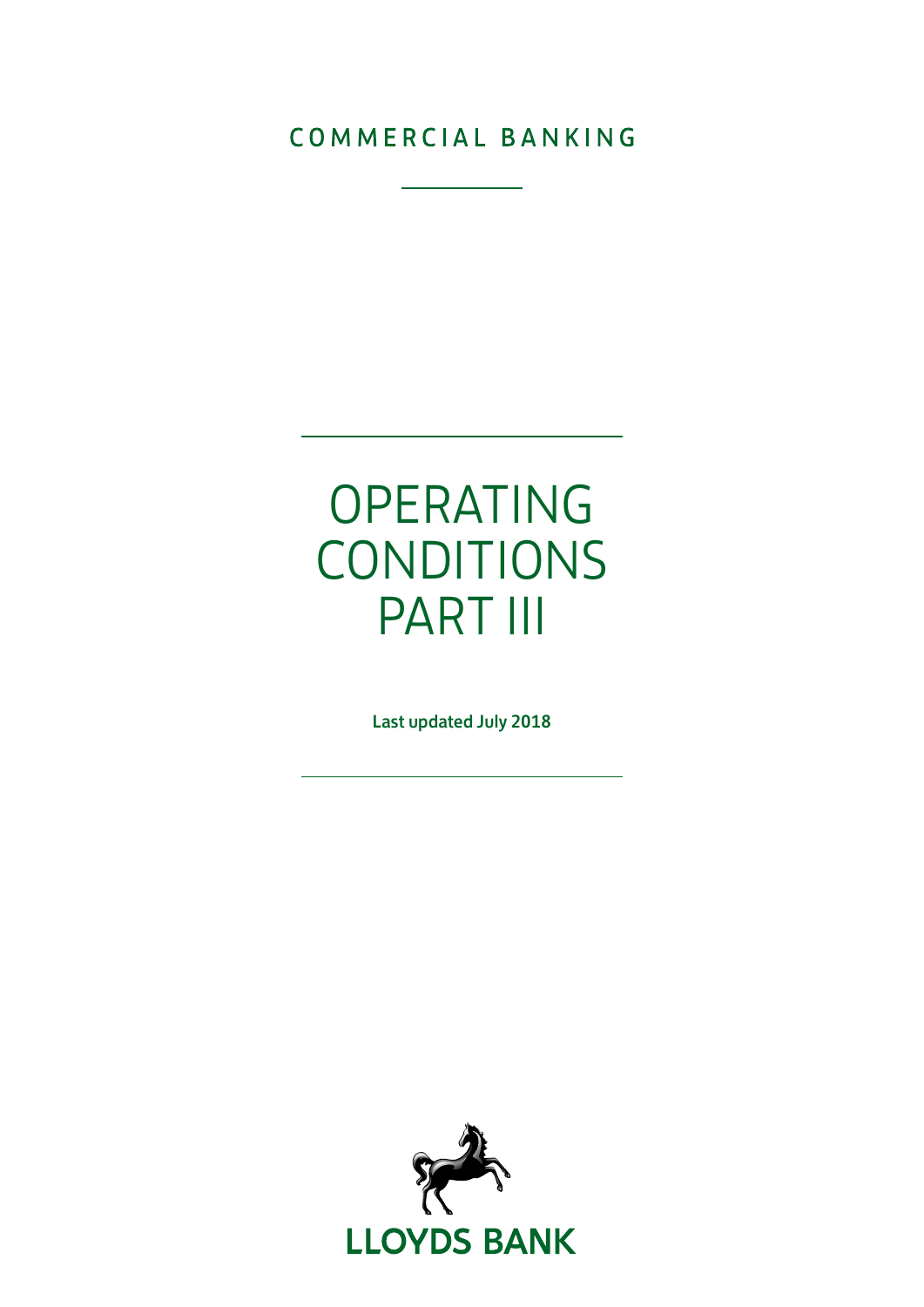## Provisions relating to invoice discounting clients only

#### 1. Agency appointment

- 1.1 We appoint you as our agent, at your expense, to administer Customers' accounts and to collect and enforce payment of Invoices for our benefit. You accept such appointment and agree to act promptly and efficiently in carrying out your duties and to follow any instructions which we may give you. You will ensure that all Invoices are promptly and accurately entered in your sales ledger. You will instruct your bankers to transfer to the Trust Account all credit transfers received by you. You will not instruct a solicitor or other agent to collect any Invoice without our prior written approval and, then, only on terms approved by us.
- 1.2 You will open a Trust Account in respect of each Invoice Discounting, Currency and/or Export Facility made available by us to you. All balances in the Trust Account are held on trust for us and you will give notice to the bank holding the Trust Account of such trust. Until we serve notice on you to the contrary, you will direct your Customers to settle their Invoices by making payment directly into that account. If you receive payment (even if it is made payable to us) you will immediately upon receipt pay it into the Trust Account. Alternatively, if we require, you will deliver to us or pay into such bank account as we may nominate all cash or other remittances endorsing the same where necessary. You will keep any payment received by you (other than pursuant to a Scottish Invoice) as our agent, pending payment into the Trust Account or to any other account nominated by us, separate from your own money. Any payment received by you in respect of a Scottish Invoice shall be trust property in accordance with Clause 3.4 of the Agreement and you shall hold such payment separate from your own money pending payment into the Trust Account or to any other account nominated by us.
- 1.3 Where we have agreed that this Agreement is disclosed, then you will include the wording which we will provide to you on each Invoice.
- 1.4 Where we have agreed that this Agreement is undisclosed, then, for the moment, neither you nor we will give notice to your Customers of the fact that you have assigned your Invoices to us. However, we may at any time vary or terminate your agency to collect either some or all of your Invoices. We may:
	- 1.4.1 give (or require you to give) notice to some or all of your Customers of the Assignment of their Invoices and the Related Rights to us;
- 1.4.2 either simultaneously with giving such notice or at a later date, instruct your Customers to pay us directly;
- 1.4.3 require you to send us a copy of your sales and purchase ledgers and such other records as we may require;
- 1.4.4 require you to forward all Invoices to us for issuing by us and we will, at your expense, administer Customers' accounts.

You will confirm to your Customers the effect of any notice served on them and if your agency to collect Invoices has been terminated you will cease to hold yourself out as our agent to collect Invoices. The provisions of condition 5 (Collection of Invoices) of the Operating Conditions – Part II) shall then apply.

- 1.5 You will pay those costs specified in the Commercial Terms for maintaining the Trust Account.
- 1.6 You hereby authorise us or any person or entity nominated by us or otherwise acting on our behalf to contact your Customers to verify the amount of each Invoice due from them and the due date for payment. You will assist us or our nominee in any way we require and you authorise us and them to disclose their identity if required to do so by law or if requested by a Customer. Any nominee will act on your behalf and will report the results of its investigations to us. Notwithstanding any audit of your sales ledger by us or our nominee you are wholly responsible for:
	- 1.6.1 maintaining proper accounting records as required by law;
	- 1.6.2 complying with your obligations under this Agreement; and
	- 1.6.3 complying with your obligations under any applicable laws, including statute and relevant regulatory rules.

#### 2. Information and reporting requirements

- 2.1 You will maintain a monthly open item ageing analysis, in such form as we may require, showing the position of each Customer's account on the last day of each month, including details of any outstanding credit balances.
- 2.2 You will supply to us wherever possible via the Website (or at our option make available for inspection by us) the following documents and/or information: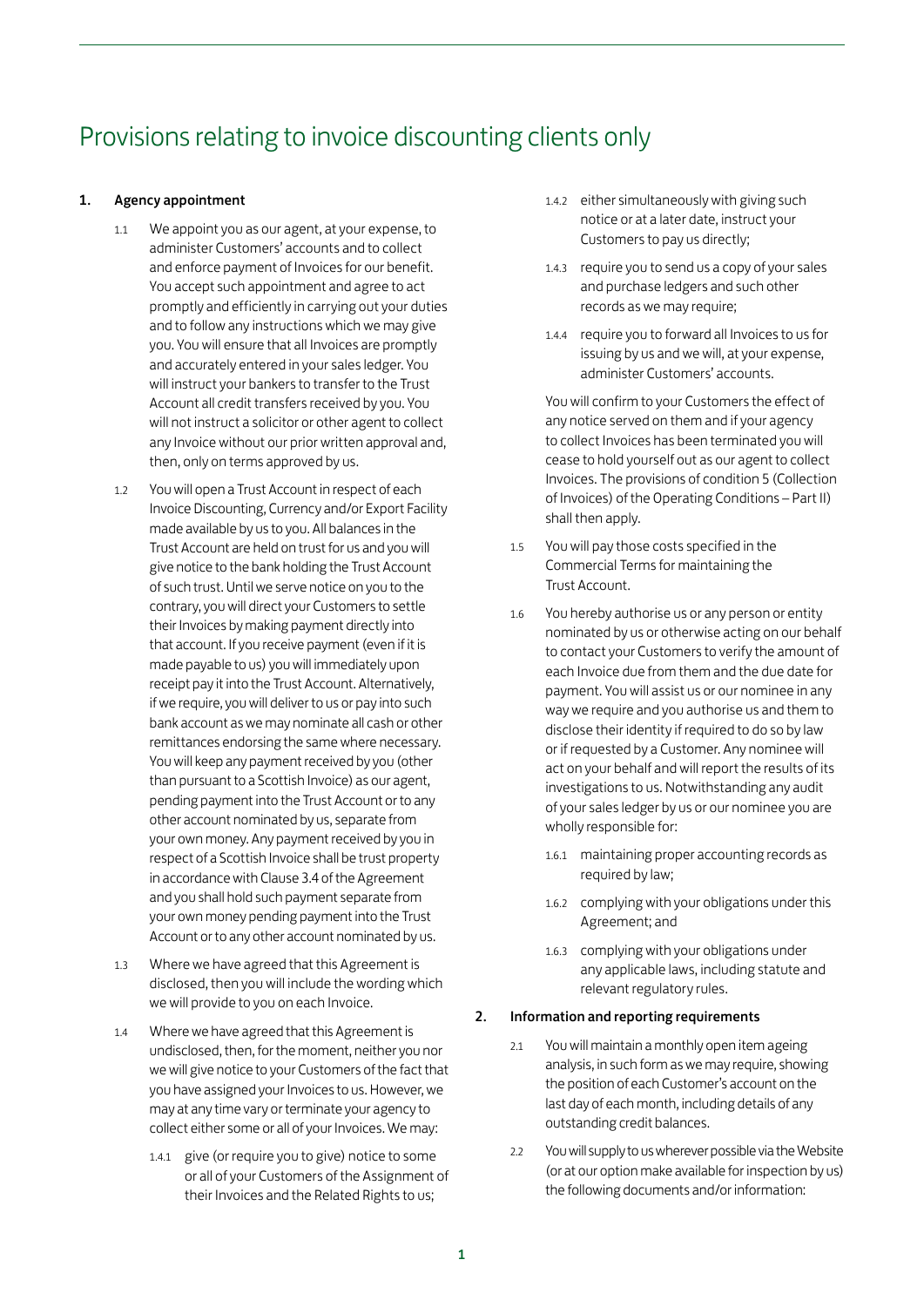- 2.2.1 forthwith upon our request:
	- i. (unless we have agreed to raise the Invoices or credit notes on your behalf) copies of Invoices and all debit and credit notes or other documents evidencing how an Invoice is reduced, paid or otherwise satisfied;
	- ii. the full terms of any Contract of Sale;
	- iii. proof of the complete performance of each Contract of Sale; and
	- iv. such other information and evidence as we may require relating to Invoices, Related Rights or Contracts of Sale;
- 2.2.2 daily: a report detailing monies collected by you as our agent;
- 2.2.3 within 15 days of the end of the month to which they relate or promptly upon our request copies of:
	- i. your open item ageing analysis;
	- ii. your sales ledger control account with a reconciliation of it to our month end statement;
	- iii. your reconciliation of cash receipts into the Trust Account; and
	- iv. your purchase ledger; and
- 2.2.4 within one month (or other such period as we may reasonably specify) of the end of the month to which they relate, your monthly management accounts.

#### 3. Our services

- 3.1 In return for the Service Fee we will at your request or at any other time should we so decide provide the following services relating to Notified Invoices:
	- 3.1.1 discussing improvements to your collection procedures;
	- 3.1.2 discussing standard sales contracts, terms of payment, the use of settlement discounts, evaluating the effect of changing invoicing methods and terms;
	- 3.1.3 providing statistical information based upon Invoices Notified to us;
	- 3.1.4 considering export procedures and the specific requirements of major trading countries where we have arrangements with correspondents;
	- 3.1.5 assistance in reviewing general terms and conditions of suppliers in relation to their reservations of title and provisions against the transfer of your invoices;
- 3.1.6 reviewing your relationship with your bankers;
- 3.1.7 checking on the accuracy of the monthly reconciliation of your sales ledger to our month end statement;
- 3.1.8 reviewing your need for foreign exchange facilities or contingent liability cover;
- 3.1.9 informing you daily as to the status of your accounts with us;
- 3.1.10 reviewing your reconciliation and monitoring the operation of the Trust Account, including detailing dishonoured cheques or other defects in payment;
- 3.1.11 liaising with solicitors instructed to collect Invoices;
- 3.1.12 inspecting your books and records relating to Invoices, including:
	- i. general and control systems;
	- ii. sales ledger;
	- iii. debt chasing letter cycles;
	- iv. overdue Invoices.

The provision of any of the services in this condition 3 of these Operating Conditions – Part III shall be without responsibility on our part to the fullest extent permitted by law.

#### 4. Invoice discounting clients which become factoring clients

- 4.1 If following a Termination Event we exercise our rights to cancel your agency to collect Invoices and disclose this Facility to your Customers, we may also convert you to a Factoring Client in which case the following shall apply:
	- 4.1.1 we will send you (at the same time as we serve notice on you) details of the revised Commercial Terms which will include an increased Service Fee to reflect the additional services provided by us to Factoring Clients and may also include a Refactoring Charge which we will charge in respect of Invoices which remain outstanding more than 3 months after the end of the month in which the Invoice is raised;
	- 4.1.2 (if you cannot already access it) we will provide you with access rights to Cash Connect which is the Website interface for Factoring Clients;
	- 4.1.3 Operating Conditions Part III Provisions relating to Invoice Discounting Clients only which only apply to Invoice Discounting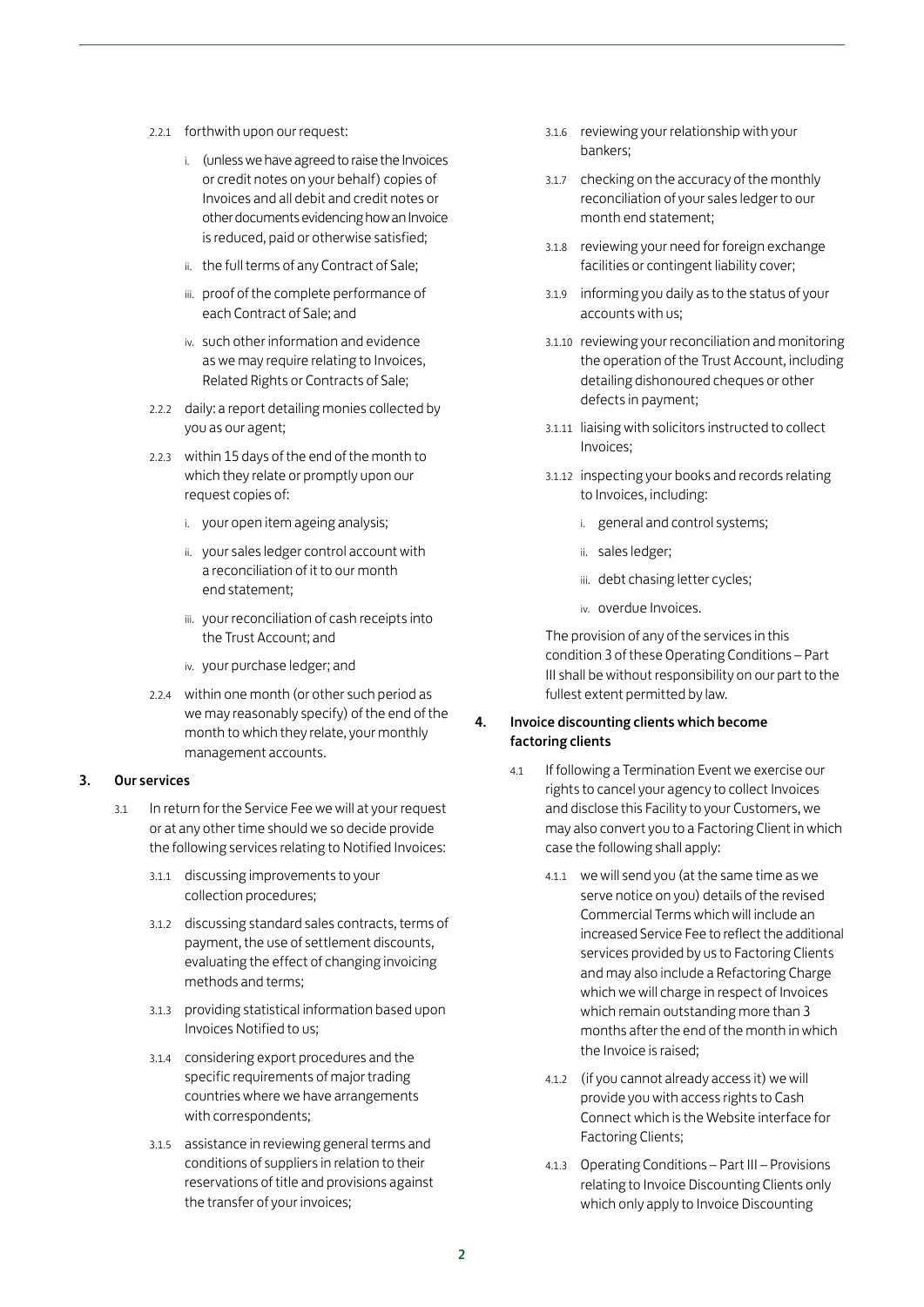Clients will cease to apply to you and Operating Conditions – Part IV – Provisions relating to Factoring Clients only will apply;

4.1.4 all Invoices subsequently issued by you will be endorsed as assigned to us.

If you do not wish to become a Factoring Client then you must serve a counter-notice on us to this effect within seven days of service of our original notice of change. You will then also be treated as having served notice on us to end this Agreement immediately. If you do not serve this counternotice then you will be treated as having accepted the varied and new fees and the Factoring Facility. The Commercial Terms will be treated as amended accordingly.

#### 5. Our fees and charges for invoice discounting clients

- 5.1 If we have agreed a Monthly Minimum Fee:
	- 5.1.1 we will debit to your Current Account on the first Working Day of each month the amount of the Monthly Minimum Fee; and
	- 5.1.2 where the Start Date occurs during a month we will divide the Monthly Minimum Fee by the number of days in the month and multiply it by the number of days to the last day of the month and debit this amount to your Current Account.
- 5.2 If we have agreed an Annual Minimum Fee:
	- 5.2.1 we will debit to your Current Account on the last Working Day of each month any shortfall between the actual Service Fee paid by you in that month and the monthly amount of any Minimum Fee; and
	- 5.2.2 this calculation will commence in the calendar month in which the Start Date occurs.
- 5.3 We will debit any Arrangement Fee, Facility Fee and any Under Utilisation Fee specified in the Commercial Terms to your Current Account at the intervals agreed with you.
- 5.4 Where an Under Utilisation Fee is specified in the Commercial Terms, we will charge one twelfth of the Under Utilisation Fee monthly in arrears on the amount by which during the preceding calendar month:
- 5.4.1 your average Debit Balance; or
- 5.4.2 where we have agreed to make Facilities available to you and any other members of your group, your and their combined average Debit Balances; or
- 5.4.3 where we have agreed to make a stock finance facility available to you and/or any other member(s) of your group (and agreed to take it into account for these purposes) the combined average debit balance on any such stock finance loan account(s) and your and their combined Debit Balances;

falls short by more than the Agreed Percentage of the Review Limit (or any aggregate Review Limit of the Facility/facility as indicated in condition 5.4.3 of these Operating Conditions – Part III, where one has been agreed).

- 5.5 If we provide services to a level or intensity which were not envisaged by us at the time of entry into this Agreement (which includes you communicating with us other than via the Website or by email) then, in addition to the Service Fee, we may by notice to you either:
	- 5.5.1 increase the Service Fee; or
	- 5.5.2 charge a reasonable additional fee or fees;

to compensate us for all costs and expenses (including the cost of our administrative time) for providing such service.

5.6 If at any time you exceed your Availability, then, in addition to demanding immediate repayment of the excess, we may by notice to you increase our Fees and Charges to reflect our increased risk.

#### 6. Export/currency invoices

- 6.1 We may Approve, make Advances and pay the Purchase Price in Sterling for Export Invoices Notified to us from time to time. If we do this we may adjust the Service Fee to compensate for the additional work involved and a reasonable profit margin thereon.
- 6.2 Unless we have agreed to make a Currency Facility available, all Currency Invoices will be converted into Sterling at the spot rate of exchange on the day on which the Invoice is Notified to us.